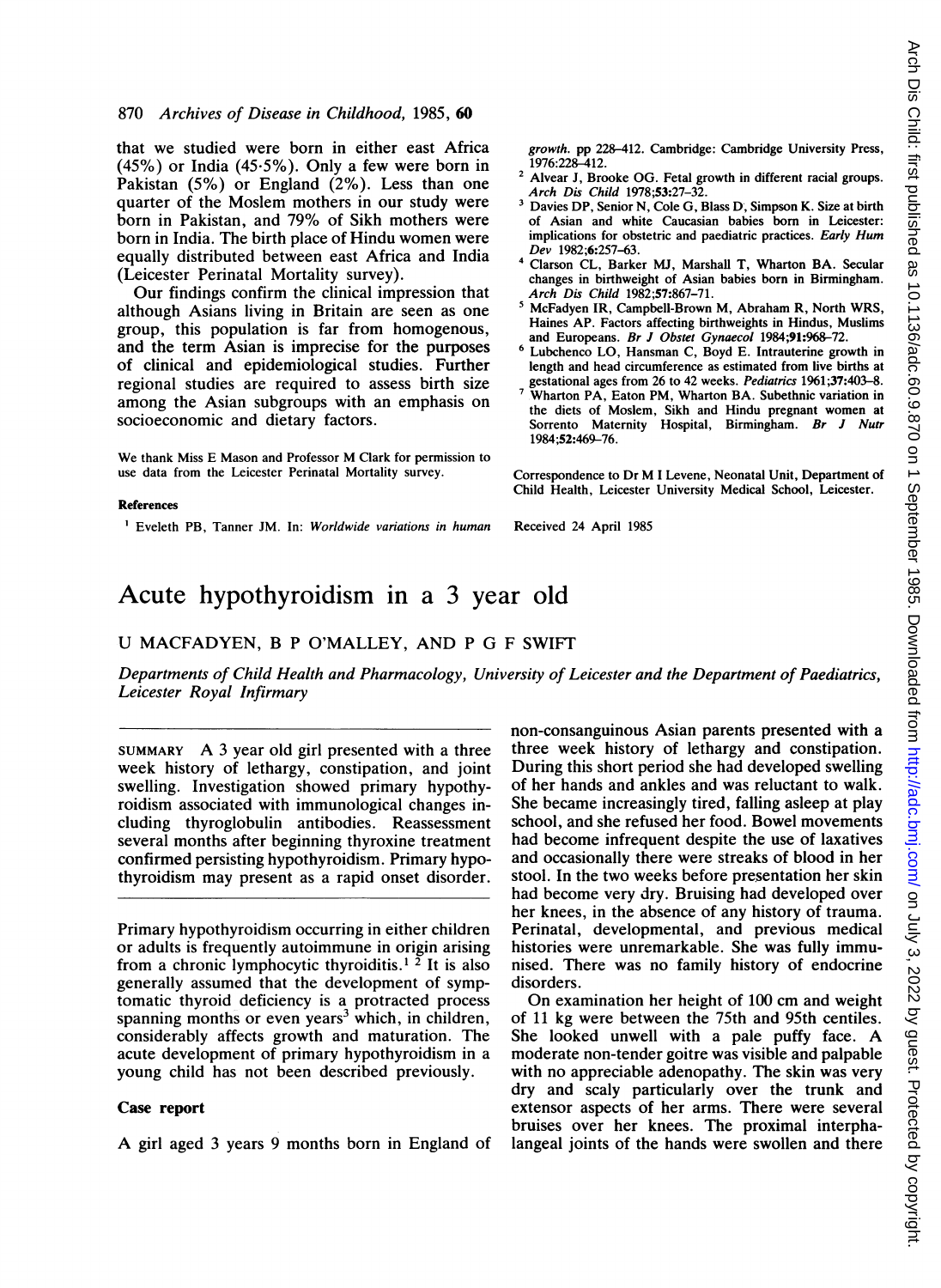was non-oedematous, soft tissue swelling around the ankle joints associated with limitation of movement and pain. Her abdomen was distended, and the descending colon was loaded with faeces. Rectal examination confirmed the constipation. Other systems were normal.

Investigations showed a normal full blood count but red cell morphology showed anisocytosis and burr cells. Urea and electrolytes, liver function tests, and calcium phosphate values were normal. Plasma viscosity was slightly raised at 1-75 cp. Urine microscopy and culture were normal. Thyroxine was less than 30 nmol/l (normal range 70 to  $140 \text{ nmol/l}$ ) and the thyroid stimulating hormone concentration was greater than 60 mIU/l (normal range less than 6 mIU/l). An autoantibody screen, including rheumatoid and antinuclear factors, was negative apart from the presence of thyroglobulin antibodies positive in a titre of 1:1280. Thyroid microsomal antibodies were not detected. Circulating immune complexes were identified by platelet aggregation. Complement levels were C4 22 mg/100 ml (normal range 16 to 39 mg/100 ml), C3 80 mg/100 ml (normal range 101 to 198 mg/100 ml), and Cl 15 mg/100 ml (normal range 12 to 30 mg/100 ml). Immunoglobulin values were IgA 75 mg/100 ml (normal range 50 to 130 mg/100 ml), IgG 1220 mg/100 ml (normal range 650 to 1300 mg/100 ml), and IgM 125 mg/100 ml (normal range 40 to 150 mg/100 ml). Lymphocyte subpopulation studies showed normal T and B cell profiles. There were no autoantibodies detected in her mother's serum. Radiographs of her knees and ankles were normal, and her bone age was compatible with her chronological age (TW2=3-6 years).

She was started on L-thyroxine  $(50 \mu g)$  orally daily) and at clinic review after two weeks the skin was less dry, the ankle joints less swollen, and she was walking normally. The thyroxine was increased to  $75 \mu g$  orally daily. At further review one month later she was clinically euthyroid and her bowel habit had returned to normal. The thyroxine concentration was 126 nmol/l, and thyroid stimulating hormone was suppressed at 4 mIU/1. Thyroglobulin antibodies and thyroid blocking antibodies were not now detectable, and the remainder of the autoantibody screen was still negative. Antibodies against a number of common viruses were estimated at this stage and were undetectable, apart from those to cytomegalovirus at a titre of 1:32. She continued to grow normally and remained clinically euthyroid on L-thyroxine  $(75 \mu g)$  orally daily) over a seven month period. Her thyroxine was then stopped for four weeks and her thyroid function reassessed. The serum thyroxine value decreased to less than 30 nmol/l and the thyroid stimulating hormone value was again raised at greater than 60 mIU/1, confirming persisting primary hypothyroidism. Daily Lthyroxine treatment was reinstituted.

## **Discussion**

Transient hypothyroidism in the neonate has been reported as an occasional accompaniment of exposure of the infant to circulating thyroid autoantibodies acquired from the mother, $4$  but the development of irreversible hypothyroidism in children is generally considered to represent either the decompensation of a congenitally small, ectopic, or dysplastic gland or the end stage of chronic destruction of the thyroid gland with associated autoimmune features.<sup>1'2</sup> Permanent thyroid failure in the girl we have reported seems to be confirmed by the hypothyroid biochemistry obtained seven months after initial presentation, during the omission of her replacement treatment. The brief three week history of symptoms, however, and even more objectively, her normal growth, bone maturation, and development, support the idea that severe hypothyroidism developed rapidly. Growth has been recognised retrospectively as a sensitive marker of thyroid hormone status in children, a fall off in growth velocity often preceding symptomatic hypothyroidism by several years.' The arthralgia, joint swelling, and skin bruising accompanied by low serum C3 values and circulating immune complexes favoured a generalised immunological disturbance at the time of onset of thyroid deficiency in our patient and the raised thyroglobulin antibodies implied associated thyroid damage. The disappearance, however, of these antibodies over a six month period would be in keeping with a short lived insult to the thyroid gland. The rapid resolution of the arthropathy on thyroxine treatment was also interesting. There were no clear pointers to the 'trigger' of the acute process and, in particular, there was no definite evidence of bacterial or viral infection. The latter, along with the absence of thyroid tenderness and the low concentrations of circulating thyroid hormones, makes a non-autoimmune, acute thyroiditis unlikely. Thyroid blocking antibodies were not detectable some months after the onset of hypothyroidism but this does not exclude their role in its causation.

Our observation of the seemingly acute onset of primary hypothyroidism in a 3 year old girl challenges the classic view that the development of thyroid failure in the context of thyroiditis is invariably a protracted process.

We thank Dr N R Steel, Endocrine Department, Newcastle Royal Infirmary for assaying thyroid blocking antibodies in the patient's serum and Caroline Parker for typing the manuscript.